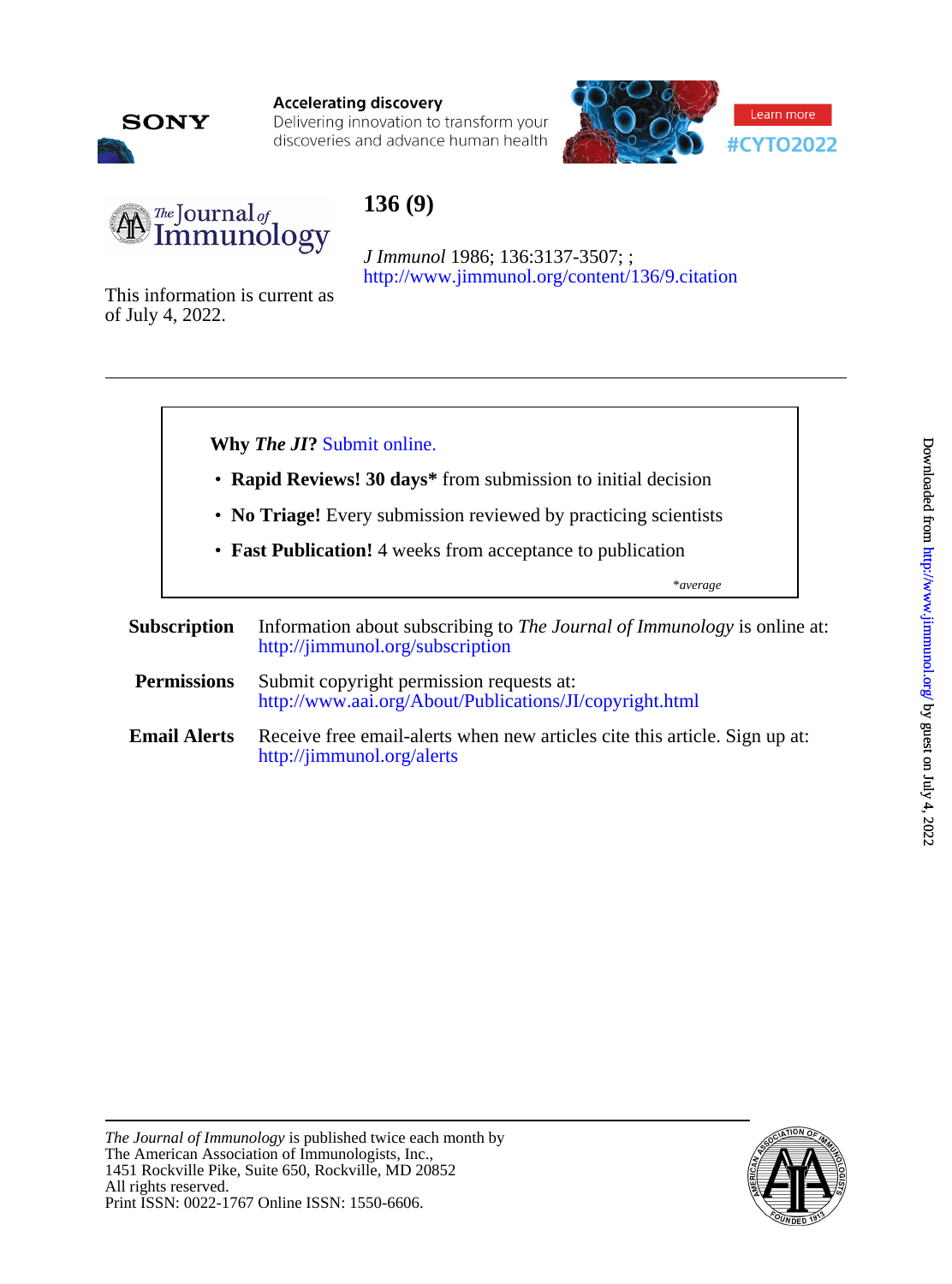# **Contents**

#### COMMUNICATION

J. Erikson, J. F. Mushinski, 3137 The Locus for the Serum Prealbumin Is Proximal to the Heavy Chain Locus on Mouse Chromosome  $12q^+$ on Mouse Chromosome 12q<sup>+</sup>

#### CELLULAR IMMUNOLOGY

J. C. Cambier. C. H. Heusser. R. L. Riley and N. R. Klinman **E.** Houssaint, A. Torano, and and M. H. Julius J. Ivanyi kowitz **I.** Kedar, *Y.* J. Rosenberg. and A.D.Steinberg M. Akasaki. **P.** Jardieu, and K. Ishizaka H. C. Clevers, A. de Bresser. **H.**  Kleinveld, F. H. J. Gmelig-Meyling, and R. **E.** Ballieux *S.* R. Abromson-Leeman, **H.**  Der Simonian, M. Clabby, and **H.** Cantor *S.* ROY, D. P. Gold, and *S.* **Les-**3140 3147 3155 3160 3166 3172 3180 3184 Abortive Activation of B Lymphocytes by Monoclonal Anti-Immunoglobulin

T. Abo, *S.* Sugawara. A. Amenomori, H. Itoh, H. Rikiishi, **I.**  Moro, and **K.** Kumagai 3189

*S.* D. Hunter, and *G. S.* Hodg-

son

- The Affinity Threshold for Antigenic Triggering Differs for Tolerance Sus-Antibodies ceptible Immature Precursors vs Mature Primary **B** Cells
- Split Tolerance Induced by Chick Embryo Thymic Epithelium Allografted to Embryonic Recipients
- ABA-Specific Responses Are I Region Restricted by the Carriers Used for Immunization
- Growth Regulation of Transformed T Cells by Nonactivated Macrophages: The Role of Ia Expression
- Immunosuppressive Effects of Glycosylation Inhibiting Factor on the IgE and IgG Antibody Response
- Wheat Germ Agglutinin Activates Human T Lymphocytes by Stimulation of Phosphoinositide Hydrolysis
- Analysis of Insulin-Specific T Cell Clones. I. Strategy for Production of Clonotypic Antibody
- Selective Phagocytosis of Gram-positive Bacteria and Interleukin 1-Like Factor Production by a Subpopulation of Large Granular Lymphocytes

#### CLINICAL IMMUNOLOGY *0* IMMUNOPATHOLOGY

A. Fischer, **A.** Durandy. G. Sterkers. and C. Griscelli M. Piantelli. **L.** M. Larocca, F. B. Aiello, N. Maggiano. A. Carbone, **F.** *0.* Ranelletti, and P. Musiani T. Hibi, M. A. Chan, D. Petsche, **I.** Bertoncello, *S.* H. Bartelmez. **T.** R. Bradley, E. R. Stanley, R. A. Harris, M. *S.* Sandrin. A. B. Kriegler, **I.** K. McNiece. and H.-M. Dosch 3198 Role of the LFA-1 Molecule in Cellular Interactions Required for Antibody 3204 Proliferation of Phenotypically Immature Human Thymocytes with and Production in Humans without Interleukin 2 Receptors 3211 Phenotype, Frequency, and EBV Responsiveness of Human Marrow B and 3219 Isolation and Analysis of Primitive Hemopoietic Progenitor Cells on the Pre-B Cells Basis of Differential Expression of Qa-m7 Antigen

#### *Continued on page 4*

THE JOURNAL **OF** IMMUNOLOGY (ISSN **0022-1767) is** published twice each month by The American Association of Immunologists, **428** East Preston Street, Baltimore, MD **21202.** Subscription rates **\$150 (\$205** foreign]; institutions **\$170 (\$225** foreign); students **\$41 (\$96** foreign); single copy **\$8 (\$1 1** foreign). Indexed by *Current Contents* and *Index Medlcus.* Second class postage paid at Eialtimore, MD **21202** and at additional mailing offices. POSTMASTER: Send address changes to The Journal of Immunology at **428** East Preston Street, Baltimore, MD **21202.** Copyright *0* **1986** by The American Association of Immunologists.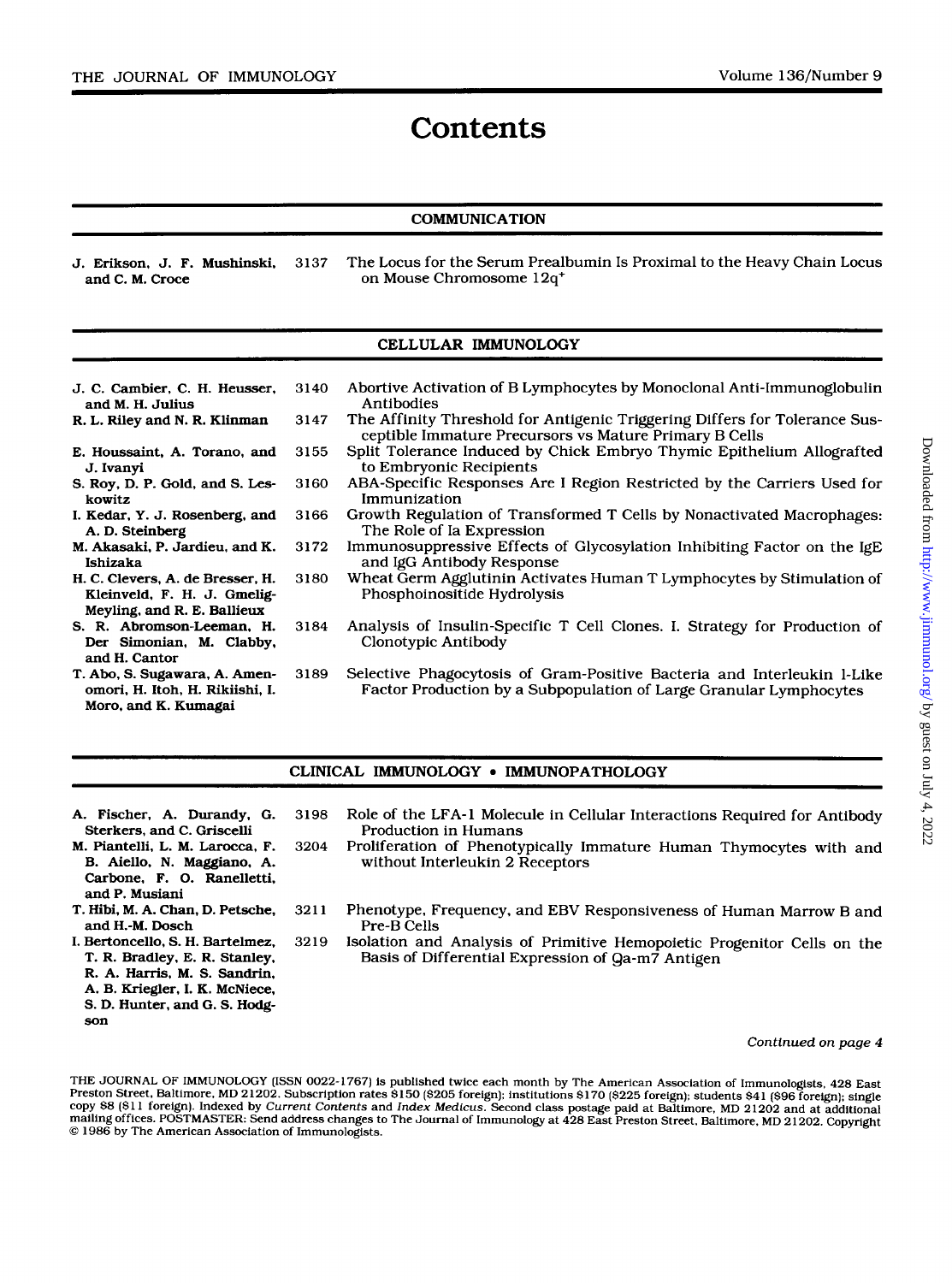#### *Continued from page 3*

- G. Vinci. J. P. Vernant, C. Cordonnier, C. Bracq. H. Rochant, J. Breton-Gorius. and W. Vainchenker
- *S.* J. Tzartos. D. Sophianos. K. Zimmerman, and A. Starzinski-Powitz
- F. M. Hofman, R. **I.** von Hanwehr, *C.* A. Dinarello. s. B. Mizel. D. Hinton, and J. E. Merrill
- J. B. Winfield. M. Shaw, and *S.*  Minota
- A. A. Like, D. L. Guberski, and L. Butler
- B. L. Kotzin, R. Amdt, *S.*  Okada, R. Ward, A. **B.** Thach. and *S.* Strober
- **V.** J. Gauthier and M. Mannik
- F. Hirsch, J. Kuhn, M. Ventura, M.-C. Vial, G. Fournie. and P. Druet
- P. Lymberi, F. Hirsch, J. Kuhn, T. Ternynck. P. Druet. and *S.*  Avrameas
- **3225** HLA-DR Restriction in Suppression of Hematopoiesis by T Cells from Allogenic Bone Marrow Transplants
- **3231** Antigenic Modulation of Human Myotube Acetylcholine Receptor by Myasthenic Sera: Serum Titer Determines Receptor Internalization Rate
- **3239** Immunoregulatory Molecules and IL 2 Receptors Identified in Multiple Sclerosis Brain
- **3246** Modulation of IgM Anti-Lymphocyte Antibody-Reactive T Cell Surface Antigens in Systemic Lupus Erythematosus
- **3254** Diabetic BioBreeding/Worcester (BB/Wor) Rats Need Not Be Lymphopenic
- **3259** Treatment of NZB/NZW Mice with Total Lymphoid Irradiation: Long-Lasting Suppression of Disease without Generalized Immune Suppression
- **3266** Only the Initial Binding of Cationic Immune Complexes to Glomerular Anionic Sites Is Mediated by Charge-Charge Interactions
- **3272** Autoimmunity Induced by HgC12 in Brown-Norway Rats. I. Production of Monoclonal Antibodies
- **3277** Autoimmunity Induced by HgC12 in Brown-Norway Rats. 11. Monoclonal Antibodies Sharing Specificities and Idiotypes with Mouse Natural Monoclonal Antibodies

#### CYTOKINES . MEDIATORS . REGULATORY MOLECULES

- P. J. Martin, J. A. Ledbetter, Y. Morishita. C. H. June, P. G. Beatty, and J. A. Hansen **3282** A 44 Kilodalton Cell Surface Homodimer Regulates Interleukin 2 Production
- **F.** Shirakawa. Y. Tanaka, *S.*  Eto. H. Suzuki. and U. Yamashita
- H. Vie and R. A. Miller
- **T.** Maki. *S.* Satomi, M. Gotoh. and A. P. Monaco
- L. Rimsky. H. Wakasugi. P. Ferrara, **P.** Robin, J. Capdevielle. T. Tursz, D. Fradelizi. and J. Bertoglio
- **P.** J. Knudsen. *C.* A. Dinarello. and T. B. Strom
- C. Hauser. J.-H. Saurat. A. Schmitt. F. Jaunin. and J.-M. Dayer
- J. K. Russell, M. P. Hayes, J. M. Carter, B. A. Torres, B. M. Dunn, *S.* W. Russell, and H. M. Johnson
- R. A. Aiyer. L. E. Serrano, and P. P. Jones
- M. G. Goodman
- M. Minami. H. Nariuchi, H. Kawasaki, and M. E. **Dorf**
- J. L. Ceuppens. L. Mews, M. L. Baroja. and J. **P.** Van Wauwe
- by Activated Human T Lymphocytes **3288** Requirement of Macrophages (Monocytes) for the Induction of Interleukin 2 Receptors on B Lymphocytes
- **3292** Estimation by Limiting Dilution Analysis of Human 11, 2-Secreting T Cells:
- **3298** Contra-IL 2: A Suppressor Lymphokine that Inhibits IL 2 Activity Detection of IL 2 Produced by Single Lymphokine-Secreting T Cells
- **3304** Purification to Homogeneity and NH2-Terminal Amino Acid Sequence **of** a Novel Interleukin 1 Species Derived from a Human B Cell Line
- **331 1** Purification and Characterization of a Unique Human Interleukin 1 from the Tumor Cell Line U937
- **3317** Interleukin 1 Is Present in Normal Human Epidermis
- **3324** Epitope and Functional Specificity of Monoclonal Antibodies to Mouse Interferon- $\gamma$ : The Synthetic Peptide Approach
- **3329** Interferon-? Binds to High and Low Affinity Receptor Components on Murine Macrophages
- **3335** Mechanism of Synergy between T Cell Signals and C8-Substituted Guanine Nucleosides in Humoral Immunity: B Lymphotropic Cytokines Induce Responsiveness to 8-Mercaptoguanosine
- **3341** The Role of Class I1 MHC Molecules in the Activation of Class I-Reactive T Cell Hybridomas
- **3346** Effect of T3 Modulation on Pokeweed Mitogen-Induced T Cell Activation: Evidence for an Alternative Pathway **of** T Cell Activation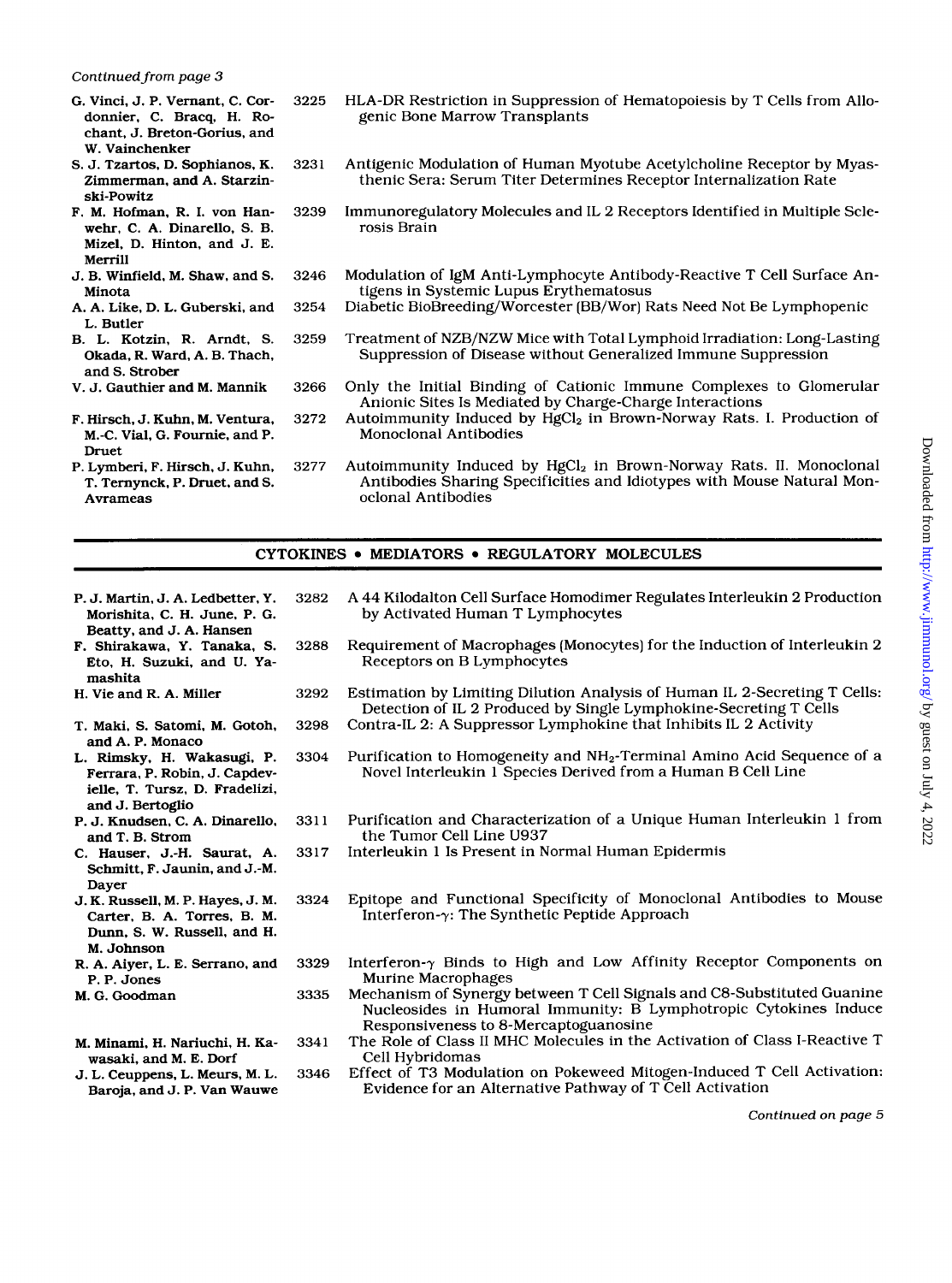### **IMMUNOCHEMISTRY**

| H. Quill, R. H. Schwartz, and L.<br>H. Glimcher                                        | 3351 | $E^k_{\beta}$ Mutant Antigen-Presenting Cell Lines Expressing Altered $A^k_{\alpha}$ Molecules                                               |  |
|----------------------------------------------------------------------------------------|------|----------------------------------------------------------------------------------------------------------------------------------------------|--|
| R. Marrakchi, A. B.-E Gaaied,<br>J. Roland, and P.-A. Cazen-<br>ave                    | 3360 | Allotypy of the Rabbit $\kappa$ 2 Light Chain: Evidence that the $\kappa$ 2 Isotype Is<br>Expressed by all Members of the Rabbit Species     |  |
| P.-O. Couraud                                                                          | 3365 | Structural Analysis of the Epitopes Recognized by Monoclonal Antibodies<br>to Angiotensin II                                                 |  |
| E. M. Bahraoui, C. Granier, J.<br>Van Rietschoten, H. Rochat,<br>and M. E. Ayeb        | 3371 | Specificity and Neutralizing Capacity of Antibodies Elicited by a Synthetic<br>Peptide of Scorpion Toxin                                     |  |
| R. J. Ziccardi                                                                         | 3378 | Control of C1 Activation by Nascent C3b and C4b: A Mechanism of Feedback<br>Inhibition                                                       |  |
| G. Kreuzpaintner, B. Damerau,<br>B. Zimmermann, T. H. Plum-<br>mer, Jr., and V. Brade  | 3384 | Inactivation of C3a by a Monocarboxypeptidase Present in Culture Super-<br>natants of Stimulated Guinea Pig Peritoneal Macrophages           |  |
| T. Kinoshita, M. E. Medof, and<br>V. Nussenzweig                                       | 3390 | Endogenous Association of Decay-Accelerating Factor (DAF) with C4b and<br>C <sub>3</sub> b on Cell Membranes                                 |  |
| C. Walker, F. Kristensen, D.<br>Bitter-Suermann, B. M. Stad-<br>ler, and A. L. de Weck | 3396 | Interference of a C3-Fragment Preparation with IL 2-Dependent Prolifera-<br>tion                                                             |  |
| B. P. Morgan, D. K. Imagawa,<br>J. R. Dankert, and L. E.<br>Ramm                       | 3402 | Complement Lysis of U937, A Nucleated Mammalian Cell Line, in the<br>Absence of C9: Effect of C9 on C5b-8 Mediated Cell Lysis                |  |
| T. Kristensen, R. A. Wetsel,<br>and B. F. Tack                                         | 3407 | Structural Analysis of Human Complement Protein H: Homology with C4b<br>Binding Protein, $\beta_2$ -Glycoprotein I, and the Ba Fragment of B |  |

### **IMMUNOPHARMACOLOGY**

| I. F. Charo, C. Yuen, H. D.<br>Perez, and I. M. Goldstein<br>A. El-Hag, P. E. Lipsky, M. Ben-<br>nett. and R. A. Clark<br>P. A. T. Tetteroo, M. J. E. Bos.<br>F. J. Visser, and A. E. G. von<br>dem Borne | 3412<br>3420<br>3427 | Chemotactic Peptides Modulate Adherence of Human Polymorphonuclear<br>Leukocytes to Monolayers of Cultured Endothelial Cells<br>Immunomodulation by Neutrophil Myeloperoxidase and Hydrogen Peroxide:<br>Differential Susceptibility of Human Lymphocyte Functions<br>Neutrophil Activation Detected by Monoclonal Antibodies |
|-----------------------------------------------------------------------------------------------------------------------------------------------------------------------------------------------------------|----------------------|-------------------------------------------------------------------------------------------------------------------------------------------------------------------------------------------------------------------------------------------------------------------------------------------------------------------------------|
| D. B. Cines, H. van der Keyl,<br>and A. I. Levinson                                                                                                                                                       | 3433                 | In Vitro Binding of an IgE Protein to Human Platelets                                                                                                                                                                                                                                                                         |
| M. L. Wardlow, C. P. Cox, K. E.<br>Meng, D. E. Greene, and R. S.<br>Farr                                                                                                                                  | 3441                 | Substrate Specificity and Partial Characterization of the PAF-Acylhydrolase<br>in Human Serum that Rapidly Inactivates Platelet-Activating Factor                                                                                                                                                                             |
| M. de Boer and D. Roos                                                                                                                                                                                    | 3447                 | Metabolic Comparison between Basophils and Other Leukocytes from Hu-<br>man Blood                                                                                                                                                                                                                                             |
| J. S. Goodwin and D. Atluru                                                                                                                                                                               | 3455                 | Mechanism of Action of Glucocorticoid-Induced Immunoglobulin Produc-<br>tion: Role of Lipoxygenase Metabolites of Arachidonic Acid                                                                                                                                                                                            |
| S. B. Goldring, E. P. Amento,<br>M. S. Roelke, and S. M. Krane                                                                                                                                            | 3461                 | The Adenosine 3':5'-Cyclic Monophosphate Response to Prostaglandin $E_2$<br>Is Altered in U937 Cells in Association with Maturational Events Induced<br>by Activated T Lymphocytes and 1.25-Dihydroxvitamin $D_3$                                                                                                             |

## **MICROBIAL IMMUNOLOGY**

| K. Takahashi, S. Kishimoto, H.<br>Ohnuma, A. Machida, E.<br>Takai, F. Tsuda, H. Miya-<br>moto, T. Tanaka, K. Mat-<br>sushita, K. Oda, Y. Mikak-<br>awa, and M. Mayumi | 3467 | Polypeptides Coded for by the Region Pre-S and Gene S of Hepatitis B Virus<br>DNA with the Receptor for Polymerized Human Serum Albumin: Expres-<br>sion on Hepatitis B Particles Produced in the HBeAg or Anti-HBe Phase of<br>Hepatitis B Virus Infection |
|-----------------------------------------------------------------------------------------------------------------------------------------------------------------------|------|-------------------------------------------------------------------------------------------------------------------------------------------------------------------------------------------------------------------------------------------------------------|
| C. Colmenares and C. Lopez                                                                                                                                            | 3473 | Enhanced Lysis of Herpes Simplex Virus Type I-Infected Mouse Cell Lines<br>by NC and NK Effectors                                                                                                                                                           |
| J. F. Bukowski and R. M. Welsh                                                                                                                                        | 3481 | The Role of Natural Killer Cells and Interferon in Resistance to Acute<br>Infection of Mice with Herpes Simplex Virus Type 1                                                                                                                                |
| A. Aggarwal and T. E. Nash                                                                                                                                            | 3486 | Lack of Cellular Cytotoxicity by Human Mononuclear Cells to Giardia                                                                                                                                                                                         |

Downloaded from http://www.jimmunol.org/ by guest on July 4, 2022  $Downloaded from http://www.jimmunol.org/ by guest on July 4, 2022$  $Downloaded from http://www.jimmunol.org/ by guest on July 4, 2022$  $Downloaded from http://www.jimmunol.org/ by guest on July 4, 2022$